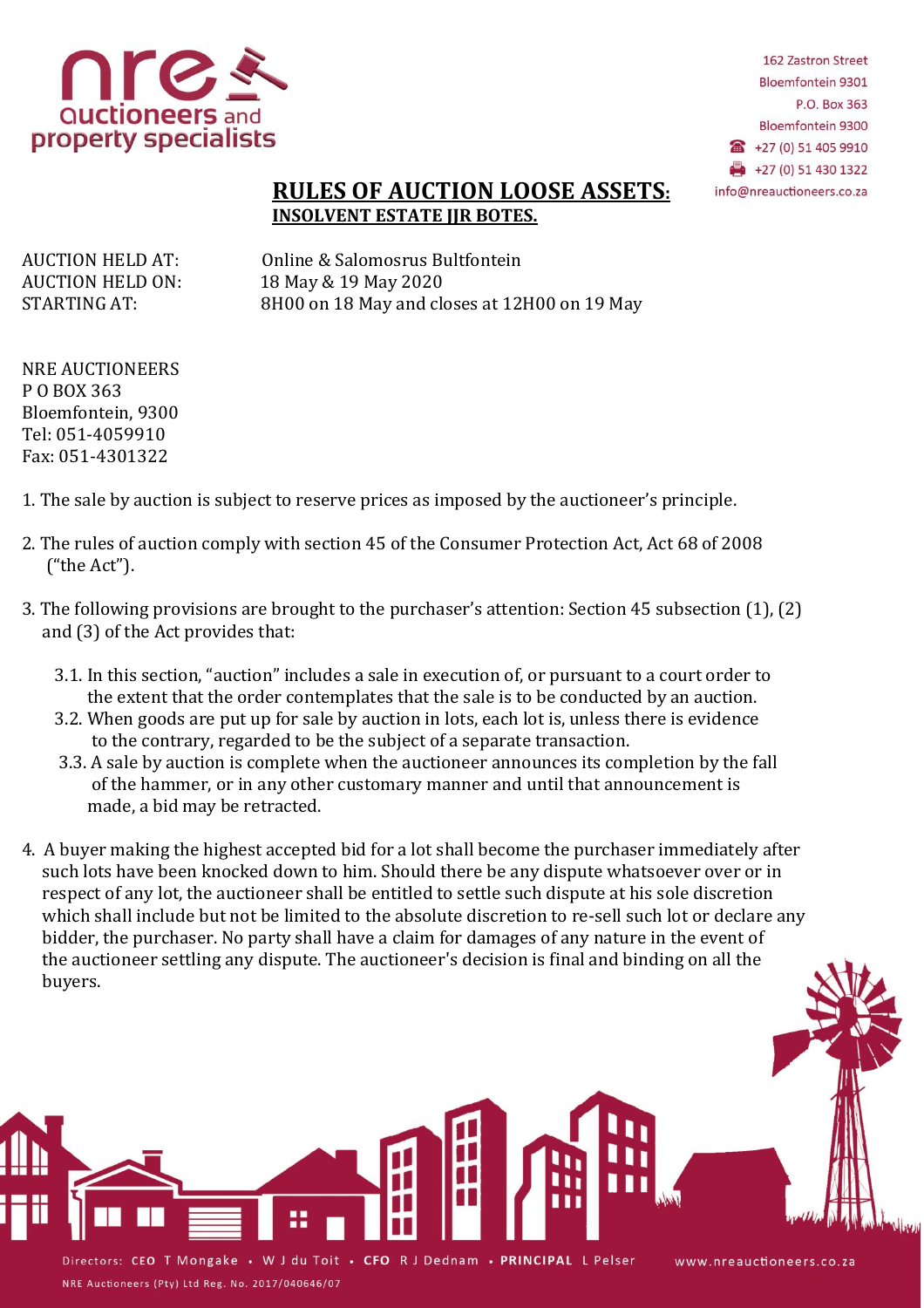- 5. The auctioneer or his agent shall be entitled to bid up to the reserve price on behalf of the owner, but shall not be entitled to make a bid equal to or exceeding the reserve price. If no bid equals or exceeds the reserve price, the Lot may be withdrawn from the auction. The seller shall be entitled to instruct the auctioneer to accept any lower bid.
- 6. All vehicles and/or other assets (Lots) are sold separately as contemplated in Section 45 of the Consumer Protection Act 68 of 2008 subject to the Seller's rights to reserve prices, upset prices and/or to bid on each lot.
- 7. The auctioneer is not liable in any way for any defects, failures, or hazards in any offered or auctioned goods (Lots). All Lots are sold (as is) voetstoots.
- 8. In making a bid, a bidder shall be deemed to have made himself fully acquainted with the goods in the lot for which he bids. All lots, vehicles and/or assets are open for inspection and we kindly request that all viewing and inspection be done prior to the auction as neither the auctioneer nor the seller accept any responsibility for the repair or maintenance of any goods sold at auction.
- 9. During the auction the auctioneer shall announce the reason for the auction, unless that reason is the normal and voluntary disposal of goods by the owner.
- 10. The auctioneer does not guarantee the odometer reading on any of the Lots sold.
- 11. The auctioneer sells each Lot as per the year of first registration as per certificate of registration in respect of motor vehicle (National Road Traffic Act 1996).
- 12. The seller is responsible to hand over the necessary vehicle registration documents to the auctioneers on or before the auction or as soon as possible after the auction but not later than 7 working days after the auction. The seller is responsible for any outstanding license fees if applicable, except if the auctioneer clearly state that the buyer is responsible for such outstanding fees.
- 13. The seller warrants the auctioneer that the vehicle(s) is not under finance and if so, the seller will provide the auctioneer with the necessary finance documentation. The seller gives the auctioneer permission to settle the vehicle before any amount is paid over to the Seller.
- 14. All vehicles and/or assets (Lots) are sold exclusive of VAT in other words if the bid price is R100 000.00 VAT must be added (R100 000.00 plus VAT @ 15% = R115 000.00). IF VAT IS APLICABLE
- 15. All the lots on auction are sold without a Buyers commission of 10 % PLUS VAT e.g.: if you buy for R100 – 00 you will pay R100.00 plus 10% = R110.00 plus 15% = R126.5
- 16. All vehicles (Lots) are sold excluding documentation fee. The documentation fee may vary from auction to auction. This documentation fee is publicised excluding VAT e.g.: Bid Price R100 000.00 Commission R10 000.00 Documentation fee R1 250.00 (This amount may vary from Auction to Auction) Total Exclusive of VAT R111 250.00 + 15% Vat R 16 687.50 Total price R127 937.50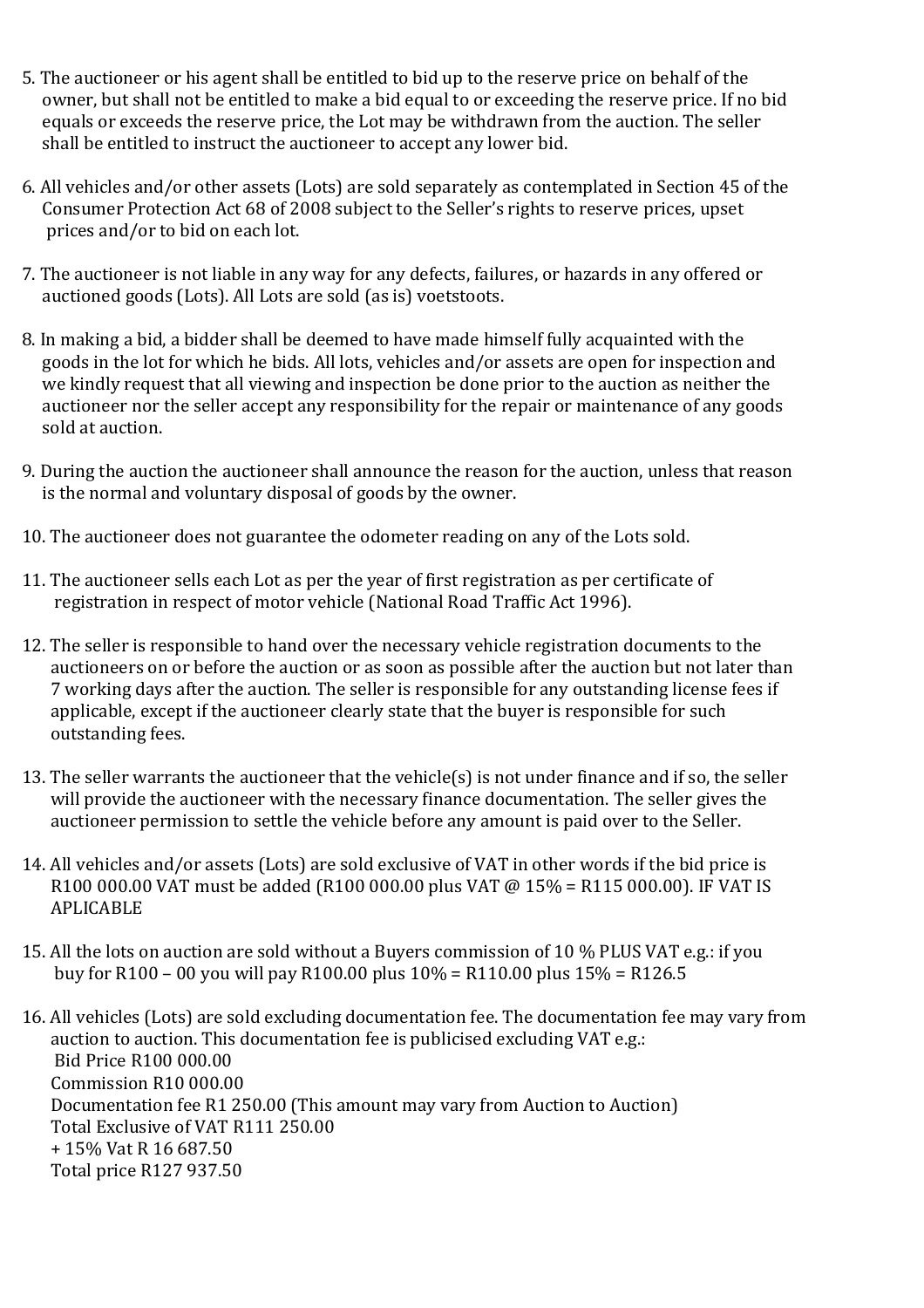- 17. All accounts must be paid in by bank guaranteed cheque or Electronic Bank Transfer, forthwith, at the conclusion of each day's sale, in default of which, the unpaid-for lots may at the auctioneer's sole discretion be re-sold, and the defaulter shall be liable for any shortfall. Ownership of the goods sold vests in the auctioneer's principal until payment in full has been made. Cheques tendered will not be regarded as payment until actually paid by the drawer bank. All goods are sold exclusive of VAT.
- 18. The auctioneer's vendor roll of sale is final and binding on all buyers.
- 19. The auctioneer reserves the right to regulate the bidding, to withdraw any lot from the sale as instructed by the Seller prior to commencement of bidding thereon. On certain lots Sellers reserve their right to sell the specific lot subject to confirmation (STC) and the Seller's (financial institutions, curator and/or liquidator and/or Sellers will have 48 hours within which to confirm the sale declines the offer or negotiate any other suitable terms with the highest bidder. In terms of the rules of the master's Office this process is regarded as a continuation of the original auction process and any sale thus conclude shall be deemed a sale by auction.
- 20. No bid may be withdrawn after the fall of the hammer until the expiry of the confirmation period that is provided for in the Conditions of Sale. The purchaser's offer shall remain open for acceptance by the seller or by the auctioneer on behalf of the seller, until expiry of the confirmation period. The purchaser and the auctioneer acknowledge and agree that this provision is for the benefit of the seller.
- 21. All buyers have to register prior to bidding for any lot on the auction sale, failing which, a bid will not be accepted.
- 22. Every prospective bidder must read the Conditions of Sale and must not bid unless he or she has done so.
- 23. No lots can be sold subject to finance and such a bid will not be accepted so as to prevent disappointment. Kindly arrange finance prior to auction.
- 24. All lots bid on must be paid within 48 hours of the auction, failure to do so can result in the cancellation of the lot bid on and the bidder being liable to the auctioneer for the highest of 10% or the costs of advertising and holding the auction.
- 25. A R1 000.00 (ONE Thousand Rand) refundable deposit must be paid for each individual registration. All registrations are subject to the Financial Intelligence Act.
- 26. No cash will be accepted on our premises. If cash is paid into an NRE Auctioneers Bank Account a 1.5% cash handling fee will be levied on the purchase price.
- 27. Payment to be made by bank guarantee cheque or electronic transfer into the accounts set out from a recognized financial institution.
- 28. All rules of auction and regulations of the Consumer Protection Act, 68 of 2008 CPA can be accessed in our offices.
- 29. Any goods sold, shall pass to the purchaser immediately such goods have been knocked down to the purchaser. The purchaser acknowledges that the auctioneer will secure the goods in the same way as any other goods under his control and is not liable in any way for any damage to, or shortfall in, the goods or any goods stolen or destroyed before the purchaser takes delivery of the purchased goods.